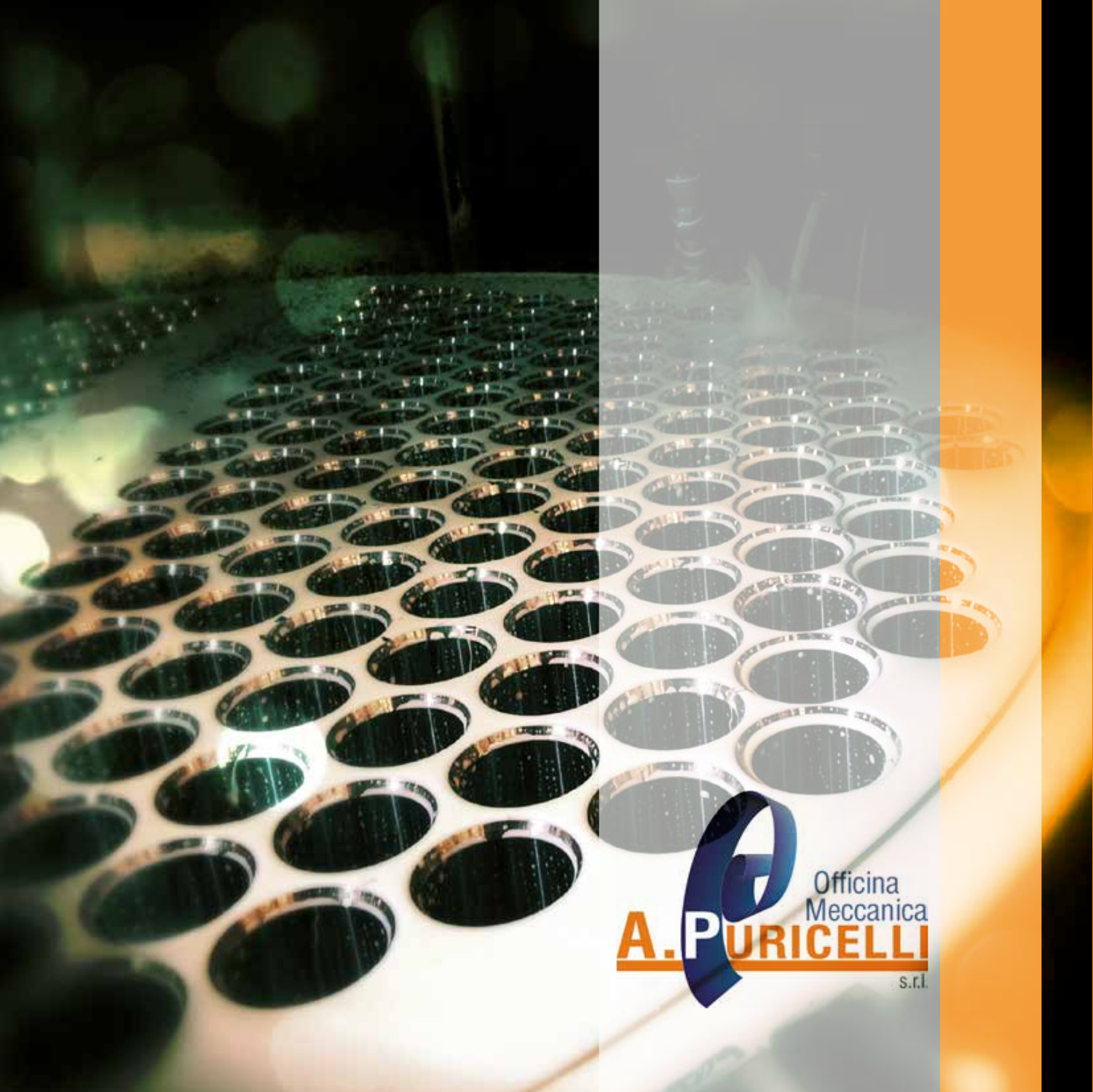

# All of our expertise by your side

Since 1964 Officina Meccanica A. Puricelli srl has dealt with mechanical processings.

The expertise gained in over forty years of activity, the skills of our technical staff and his constant retraining, allow us the flexibility to deal with various mechanical processes for different industrial sectors. In particular, we are a leading company in the manufacturing of components for heat exchangers for petrochemical, oil & gas and energy field.

Year by year the Company, increasing its production capacity by investing in modern machineries and new tools technologies, has reached such an operation and flexible capability to promptly comply with our Customers' different requirements through a proper organization of all the phases of the manufacturing cycle.



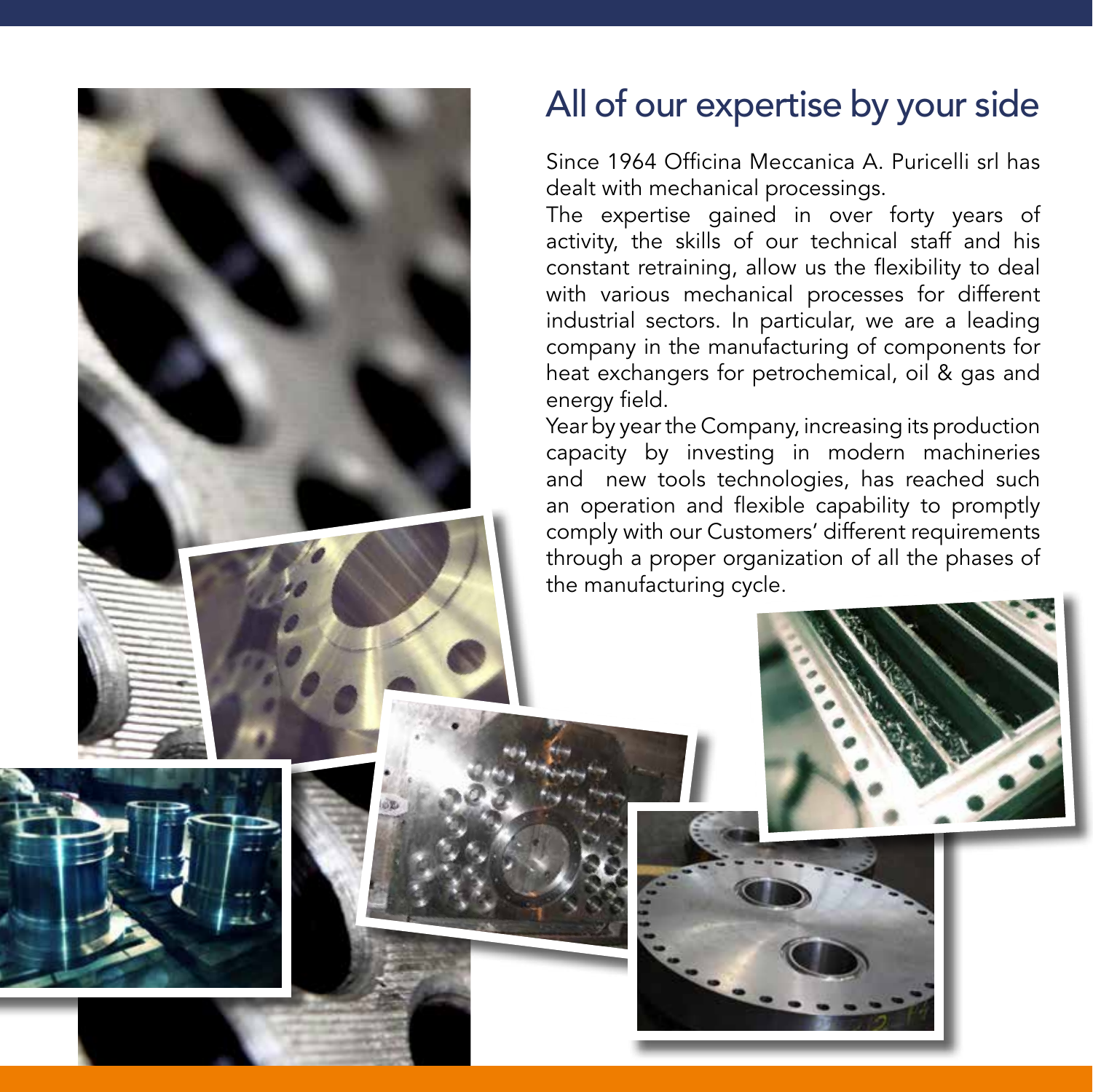# We have made a choice: quality

Inside our workshop we can perform mechanical processings of drilling, turning and milling with both manual and CNC machines that allow us a great flexibility and an increased capacity to satisfy any specific needs of our customers.

Our workshop is managed with care and passion by specialized personnel and we can also guarantee mechanical processing of modern and "hard to cut" materials such as titanium and HRSA.

One of the keys of our success is the accurate selection of our Suppliers: we consider them Partners more than simply Vendors. We have selected them among the best companies of machineries, tools, coolant oil and services to obtain the highest quality levels in our products.

Moreover, a stable network of qualified partners is at our clients' disposal to provide complementary services such as water jet and laser cutting, deep drilling, and the supply of raw materials.



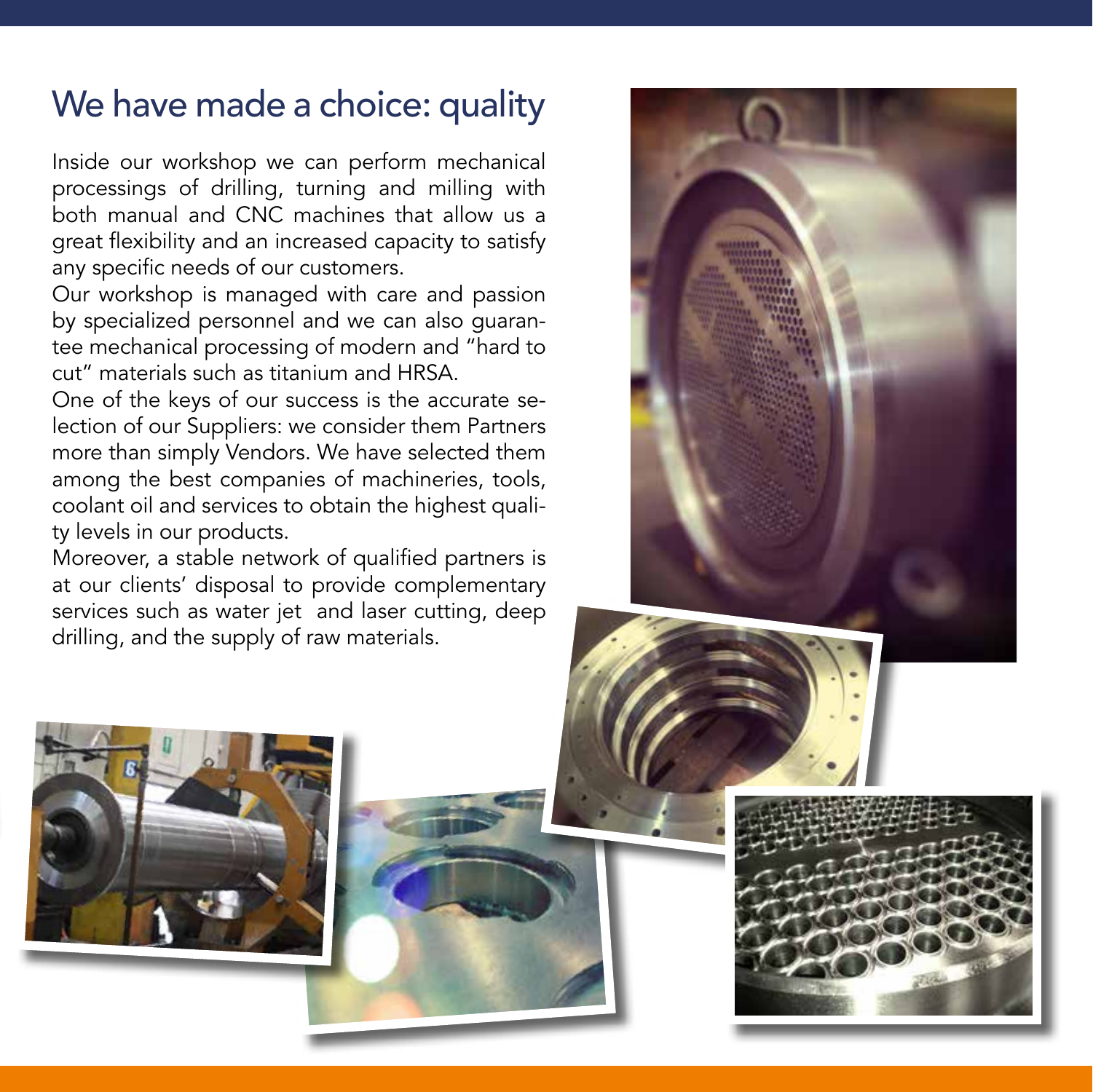## DRILLING DEPARTMENT

## n.1 CNC Machining Center Bergonzi COSMOS30

X travel 3000mm - Y travel 2000mm - Z travel 700mm Distance between columns 2100mm Spindle taper ISO50 DIN69871 4000 rpm Max table load capacity 6000 kg

#### n.2 CNC Machining Centers Bergonzi STRATOS 20L

X travel 2000mm - Y travel 1700mm - Z travel 450mm Distance between columns 1800mm Spindle taper ISO40 DIN69871 5000 rpm Max table load capacity 3000 kg

## n.1 CNC Machining Center Bergonzi SYNTESIS1500

X travel 1500mm - Y travel 1100mm - Z travel 200mm Distance between columns 1200mm Spindle taper ISO40 DIN69871 2500 rpm Max table load capacity 1500 kg

#### n.4 Radial drills GiEffeDi R55

Arm length up to 2000mm Spindle 30-1200 rpm Max drilling diameter 55mm

## TURNING DEPARTMENT

n.1 Vertical Lathe FRORIEP Max turning diameter 2000mm H=1000mm Max load capacity 6000 kg

#### n.1 Vertical Lathe PENSOTTI

Max turning diameter 1800mm H=700mm Max load capacity 4000 kg

## n.1 CNC Vertical Lathe KOLOMNA1400

Max turning diameter 1370mm H=800mm Max load capacity 3500 kg

## n.1 Bench Lathe PBR700

Max turning diameter 1040mm x 5000mm Max turning diameter close to spindle 1470mm Max load capacity 8000 kg

#### n.1 Bench Lathe PBR450

Max turning diameter 690mm x 6000mm Max turning diameter close to spindle 830mm Max load capacity 6000 kg

# n.1 CNC Bench Lathe PBR450

Max turning diameter 690mm x 2000mm Max turning diameter close to spindle 830mm Max load capacity 3000 kg

## MILLING DEPARTMENT

#### n.1 CNC Milling Machine FIL

X travel 3000mm - Y travel 1500mm W travel 1000mm - Z travel 700mm Spindle taper ISO50 DIN69871 2000 rpm Max table load capacity 4000 kg

## n.1 Boring Machine Cerutti ABC

X travel 1200mm - Y travel 900mm Z travel 1000mm Max table load capacity 3000 kg





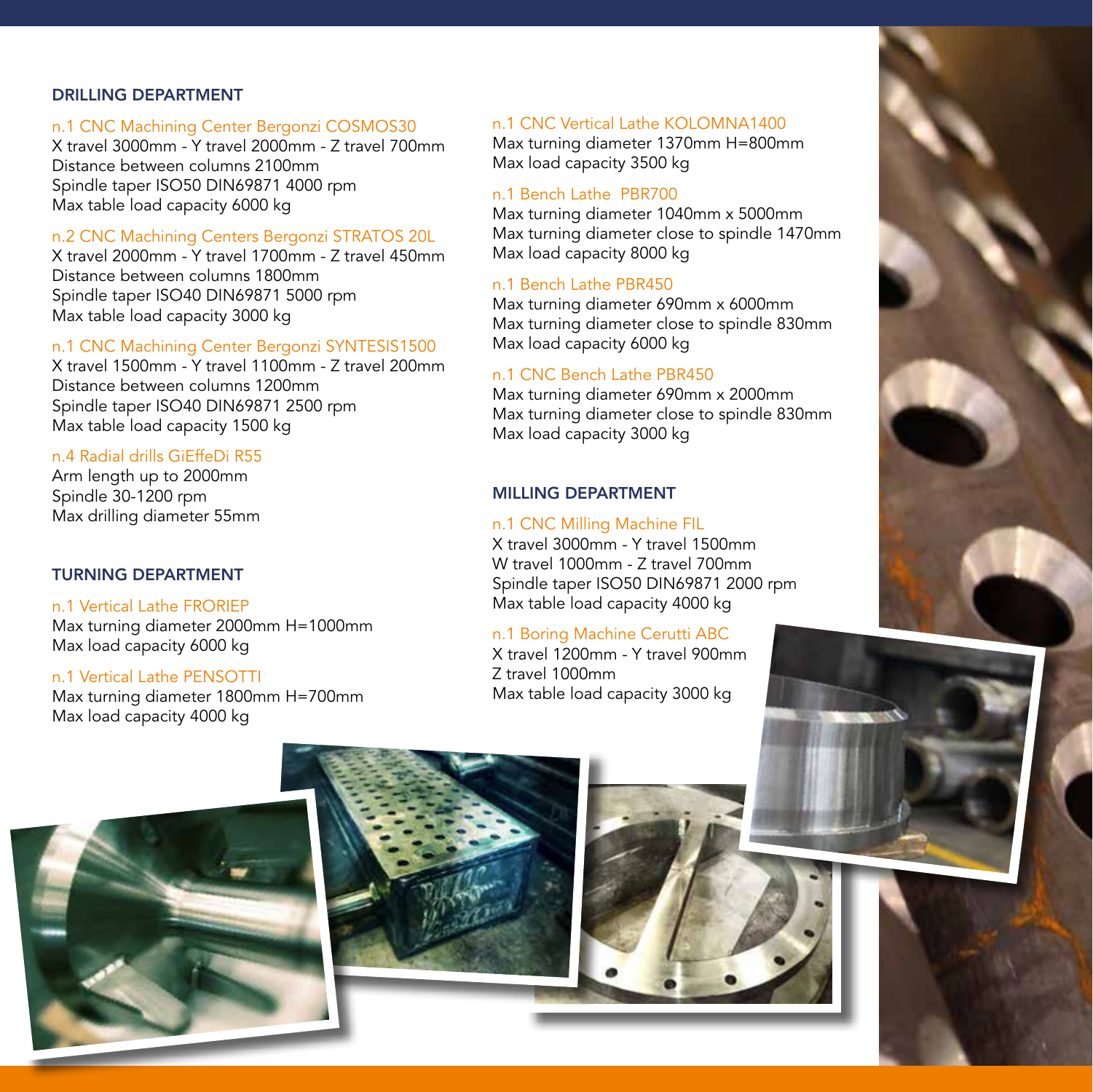## DRILLING DEPARTMENT

## n.1 CNC Machining Center Bergonzi COSMOS30

X travel 3000mm - Y travel 2000mm - Z travel 700mm X travel 1500mm - Y travel 1100mm - Z travel 200mm Distance between columns 2100mm Spindle taper ISO50 DIN69871 4000 rpm Max table load capacity 6000 kg

#### n.2 CNC Machining Centers Bergonzi STRATOS 20L

X travel 2000mm - Y travel 1700mm - Z travel 450mm Distance between columns 1800mm Spindle taper ISO40 DIN69871 5000 rpm Max table load capacity 3000 kg

# n.1 CNC Machining Center Bergonzi SYNTESIS1500

Distance between columns 1200mm Spindle taper ISO40 DIN69871 2500 rpm Max table load capacity 1500 kg

## n.4 Radial drills GiEffeDi R55

Arm length up to 2000mm Spindle 30-1200 rpm Max drilling diameter 55mm

#### TURNING DEPARTMENT

## n.1 Vertical Lathe FRORIEP

Max turning diameter 2000mm H=1000mm Max load capacity 6000 kg

#### n.1 Vertical Lathe PENSOTTI

Max turning diameter 1800mm H=700mm Max load capacity 4000 kg

## n.1 CNC Vertical Lathe KOLOMNA1400

Max turning diameter 1370mm H=800mm Max load capacity 3500 kg

## n.1 Bench Lathe PBR700

Max turning diameter 1040mm x 5000mm Max turning diameter close to spindle 1470mm Max load capacity 8000 kg

# n.1 Bench Lathe PBR450

Max turning diameter 690mm x 6000mm Max turning diameter close to spindle 830mm Max load capacity 6000 kg

## n.1 CNC Bench Lathe PBR450

Max turning diameter 690mm x 2000mm Max turning diameter close to spindle 830mm Max load capacity 3000 kg

## MILLING DEPARTMENT

## n.1 CNC Milling Machine FIL

X travel 3000mm - Y travel 1500mm W travel 1000mm - Z travel 700mm Spindle taper ISO50 DIN69871 2000 rpm Max table load capacity 4000 kg

#### n.1 Boring Machine Cerutti ABC

X travel 1200mm - Y travel 900mm Z travel 1000mm Max table load capacity 3000 kg





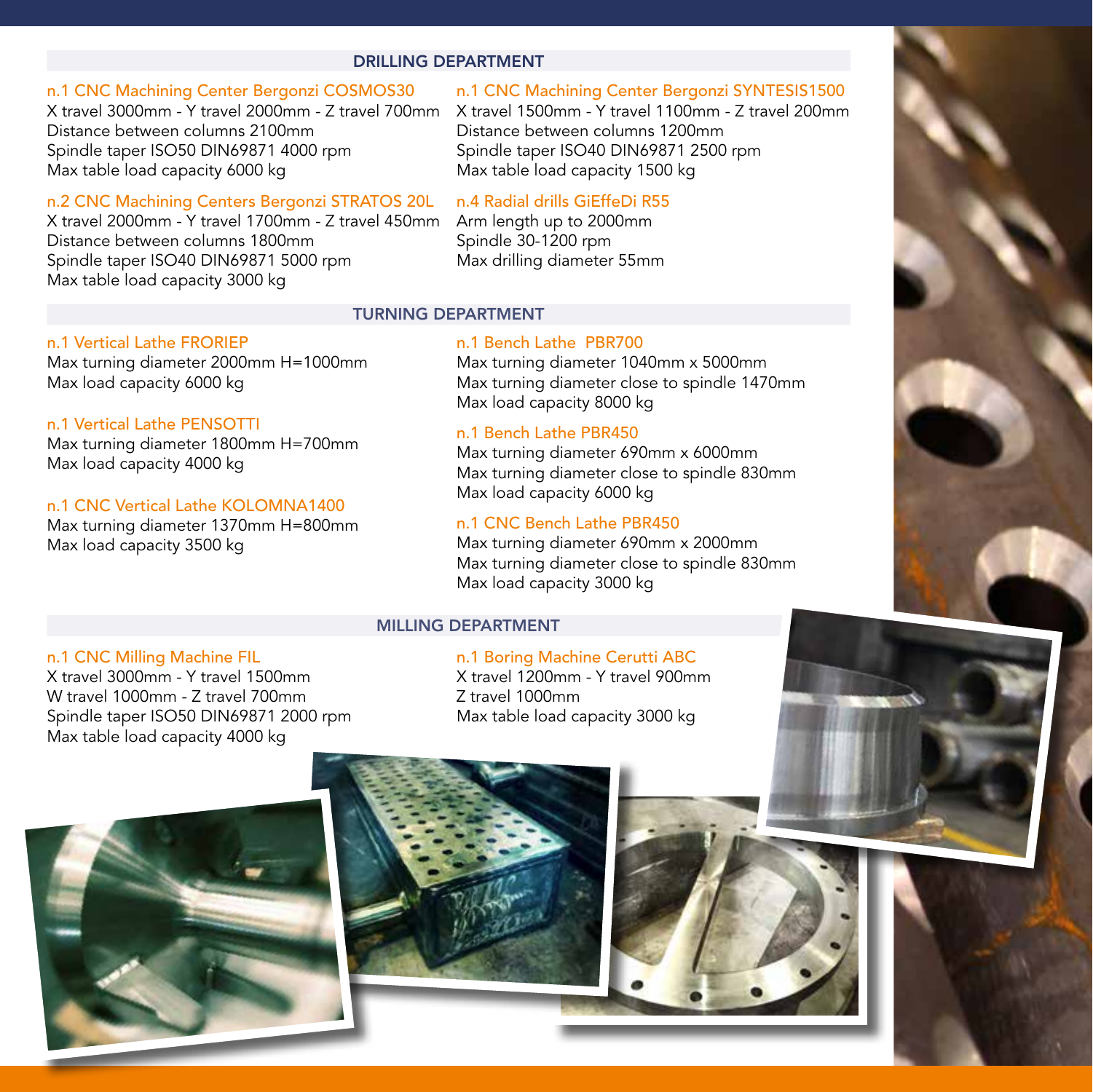#### THE STRUCTURE

Founder: Mr. Angelo Puricelli Owner: Eng. Samuele Puricelli Staff: 12 people Average age: 40 years Covered area: 960m2 Production Area: 900m2 Outdoor Area: 500m2 Hoisting capacity: 8t

## **SAFFTY**

More than a cost, we strongly believe safety is an investment and a resource: we are aware that people and their welfare are essential to be profitable. Our staff's feedback is continuously monitored in order to reduce risks, improve working environment and use safe products.

# HOW TO REACH US

Our factory is located in the industrial area of Fagnano Olona just 3 km away from Busto Arsizio exit in the highway A8 "dei Laghi" along the route that connects the two locations and only 20 minutes away from Malpensa airport.

## **SERVICES**

Inside our factory we can perform the following mechanical processings:

- Turning up to Ø2000mm
- Turning up Ø1040x5000mm
- Drilling up to thickness 18xD on carbon steel and up to thickness 10xD on stainless steel
- Milling up to 2000x3000mm Relying on external partners we can offer the following services:
- 5-axis water jet cutting
- Laser cutting
- Lining and Weld Overlay
- 4-axis milling
- Turning up to Ø3500mm
- Deep drilling
- Supply forgings and sheets of carbon steel and stainless steel

# **PRODUCTS**

Our machineries enable us to perform the processing of various products, including:

- Tubesheets and baffles
- Aircooler and headers
- Flanges
- Quick-opening closures
- Shafts, cylinders, columns, pistons
- Drums and hooks for hoisting devices

## WORKED MATERIALS

We can guarantee the mechanical processing of many materials such as:

- Carbon steel
- Stainless steel
- Duplex, Superduplex and Hyperduplex steel
- Titanium
- HRSA Alloys
- Copper and Nickel Alloys
- Aluminium
- Plastics and Composites